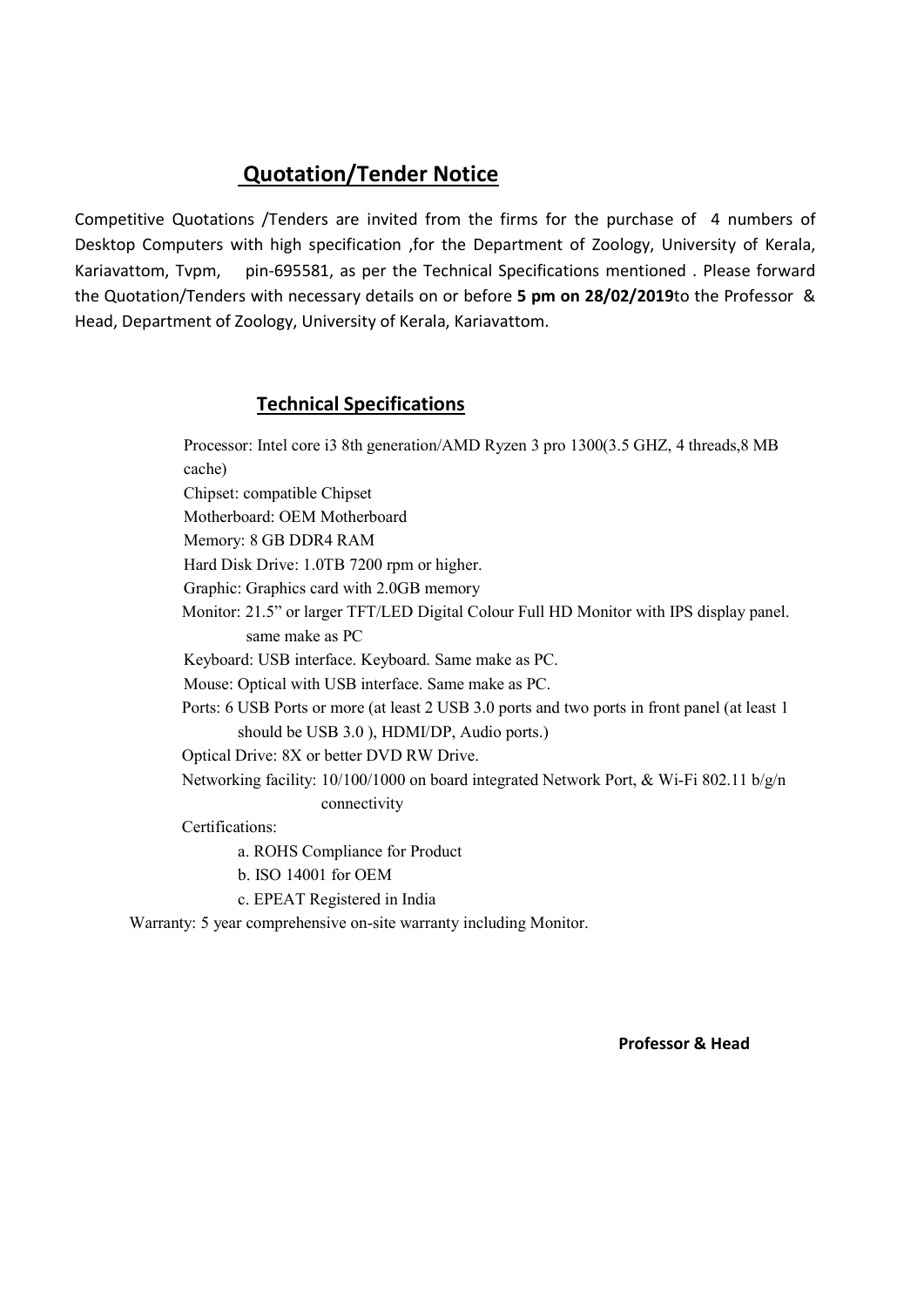Competitive Quotations /Tenders are invited from the firms for the purchase of Desktop Computers with medium specification (3 numbers) for the Department of Zoology, University of Kerala, Kariavattom, Tvpm, pin-695581, as per the Technical Specifications mentioned . Please forward the Quotation/Tenders with necessary details on or before 5 pm on 28/02/2019 to the Professor & Head, Department of Zoology, University of Kerala, Kariavattom

### Technical Specifications

Processor: Intel Core i3  $8<sup>th</sup>$  generation Chipset: compatible Chipset Motherboard: OEM Motherboard Memory: 4 GB DDR4 RAM Hard Disk Drive: 1.0TB 7200 rpm or higher. Monitor: 19.5 inch or larger TFT/LED HD Digital Colour Monitor with IPS display panel. same make as PC Keyboard: USB interface. Keyboard. Same make as PC. Mouse: Optical with USB interface. Same make as PC. Ports: 6 USB Ports or more (at least 2 USB 3.0 ports and two ports in front panel (atleast 1 should be USB 3.0 ), HDMI, Audio ports. Optical Drive: 8X or better DVD RW Drive. Networking facility:  $10/100/1000$  on board integrated Network Port, & Wi-Fi 802.11 b/g/n connectivity Certifications: a. ROHS Compliance for Product

- b. ISO 14001 for OEM
- c. EPEAT Registered in India
- Warranty: 5 year comprehensive on-site warranty including Monitor.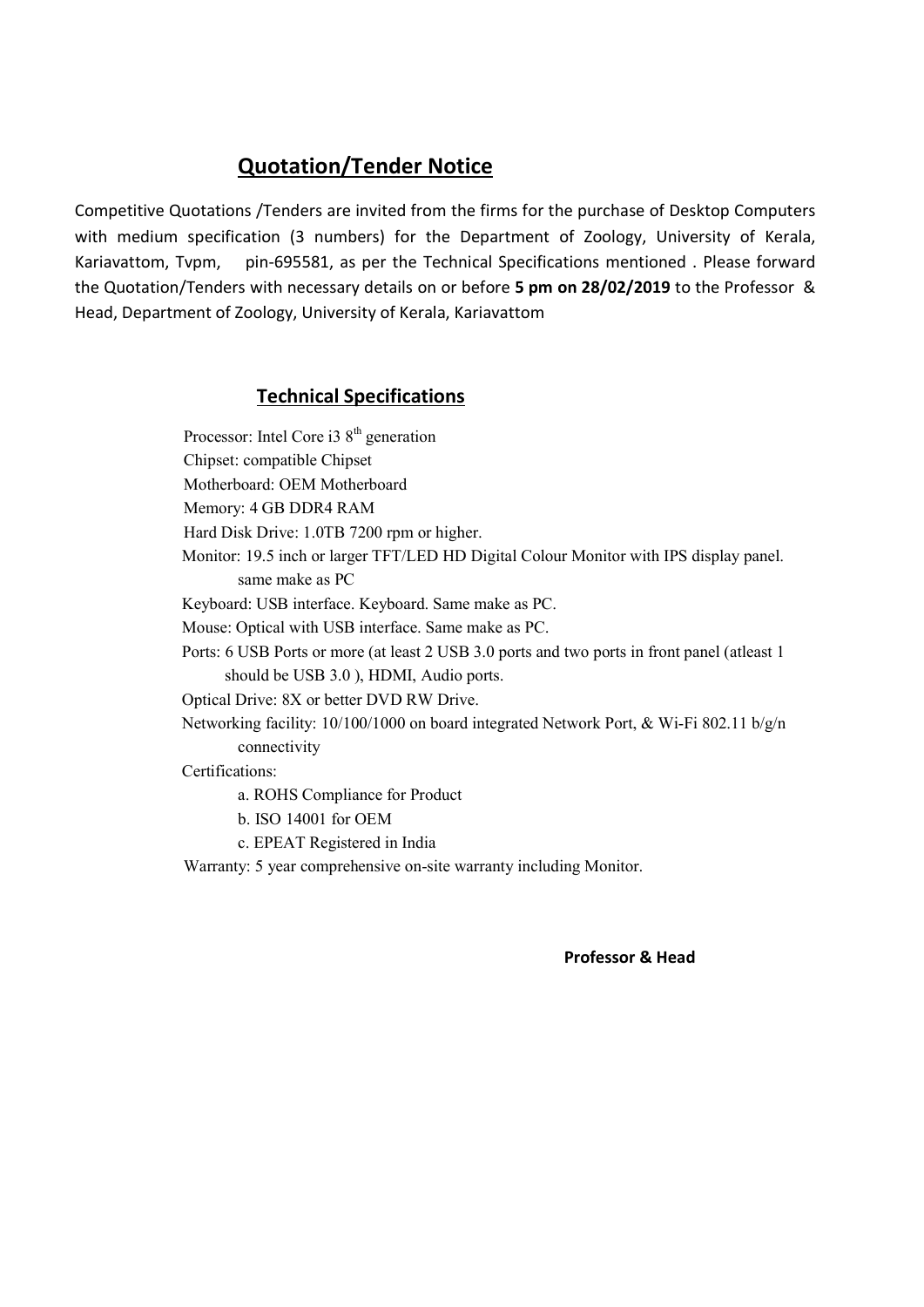Competitive Quotations /Tenders are invited from the firms for the purchase of Multifunction Laser Printers (6 numbers) for the Department of Zoology, University of Kerala, Kariavattom, Tvpm, pin-695581, as per the Technical Specifications mentioned. Please forward the Quotation/Tenders with necessary details on or before 5 pm on 28/02/2019 to the Professor & Head, Department of Zoology, University of Kerala, Kariavattom

### Technical Specifications

Type: Printer/Copier/Scanner Print Method: Monochrome Laser Paper handling: A4, Letter Paper capacity:  $250$  sheets  $+ 1$  sheet manual tray LCD Display Supported OS: Ubuntu, Windows Memory size: 32 MB Duty Life Cycle: 10000 pages per month Features: Support for Auto Duplex printing Warranty: 3 year comprehensive onsite warranty Printer Print Speed: 20 PPM or above Print Resolution: 600X600 dpi Laser Monochrome Copier Resolution (Copier): 600x600 dpi Reduction/Enlargement: 25%-400% Scanner Scan:Color, Grayscale, Monochrome Scan resolution: Minimum 600x600 dpi Scan type: Flatbed and ADF Scan to PC facility Scan Formats: PDF, JPEG, JPG Interfaces Local: Hi-Speed USB 2.0 Network: 10-Base-T/100 Base-TX Ethernet Sharing facilities: Network printer sharing, network scanner sharing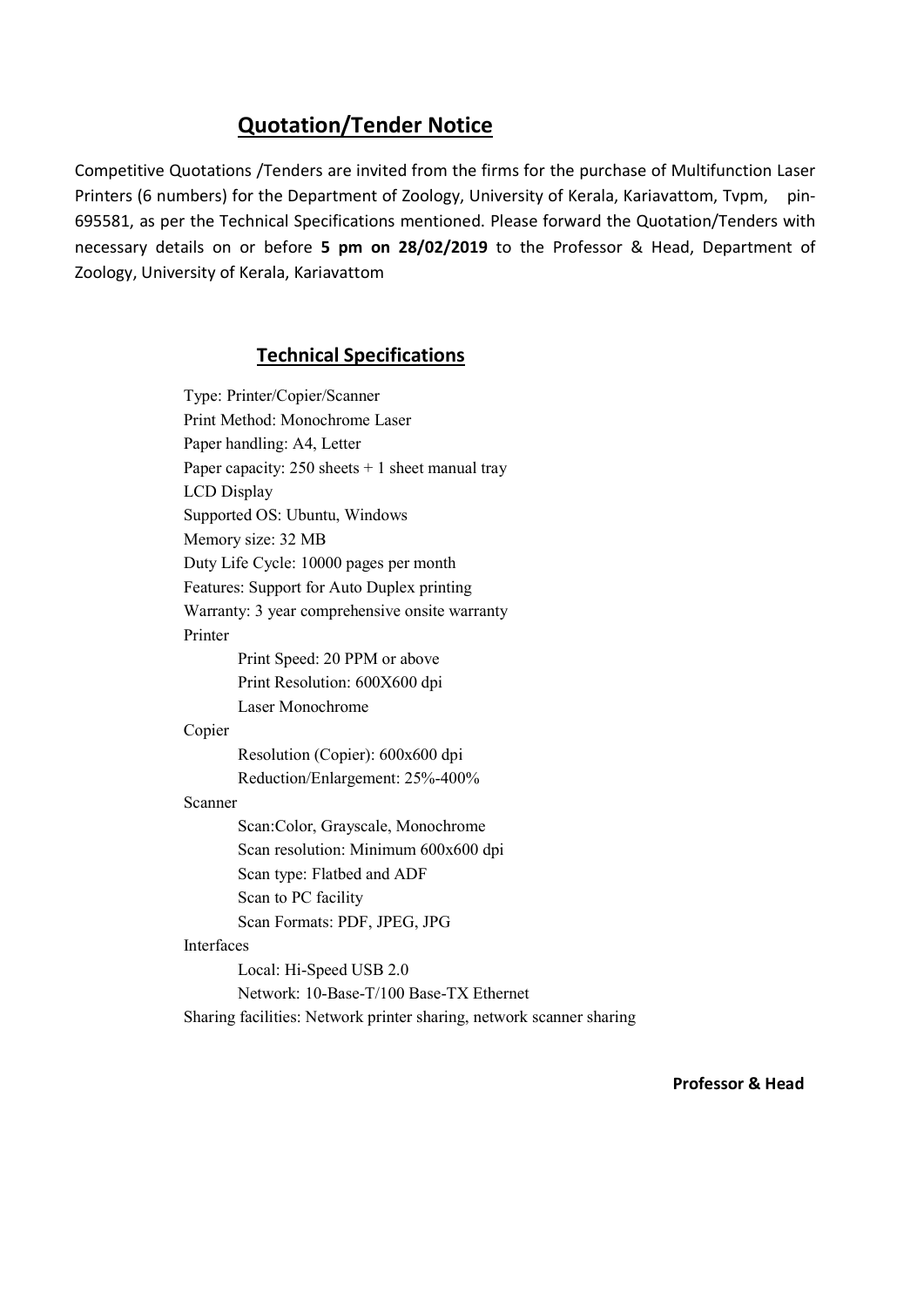Competitive Quotations /Tenders are invited from the firms for the purchase of ColourLaser Printer for the Department of Zoology, University of Kerala, Kariavattom, Tvpm, pin-695581, as per the Technical Specifications mentioned . Please forward the Quotation/Tenders with necessary details on or before 5 pm on 28/02/2019 to the Professor & Head, Department of Zoology, University of Kerala, Kariavattom

#### Technical Specifications

Printing Method Colour Laser Beam Printing Printing Speed Monochrome: A4 : 16 ppm, Colour: A4 : 4 ppm Resolution : 600dpi x 600dpi Paper Size: A4 / B5 / A5 / Letter Memory Standard: 16MB Interfaces : USB 2.0 Compatible Operating Systems : Windows 10,8,7 Vista, XP (32 / 64-bit, Mac OS, Linux Monthly Duty Cycle: 10000 pages Warranty - 3 year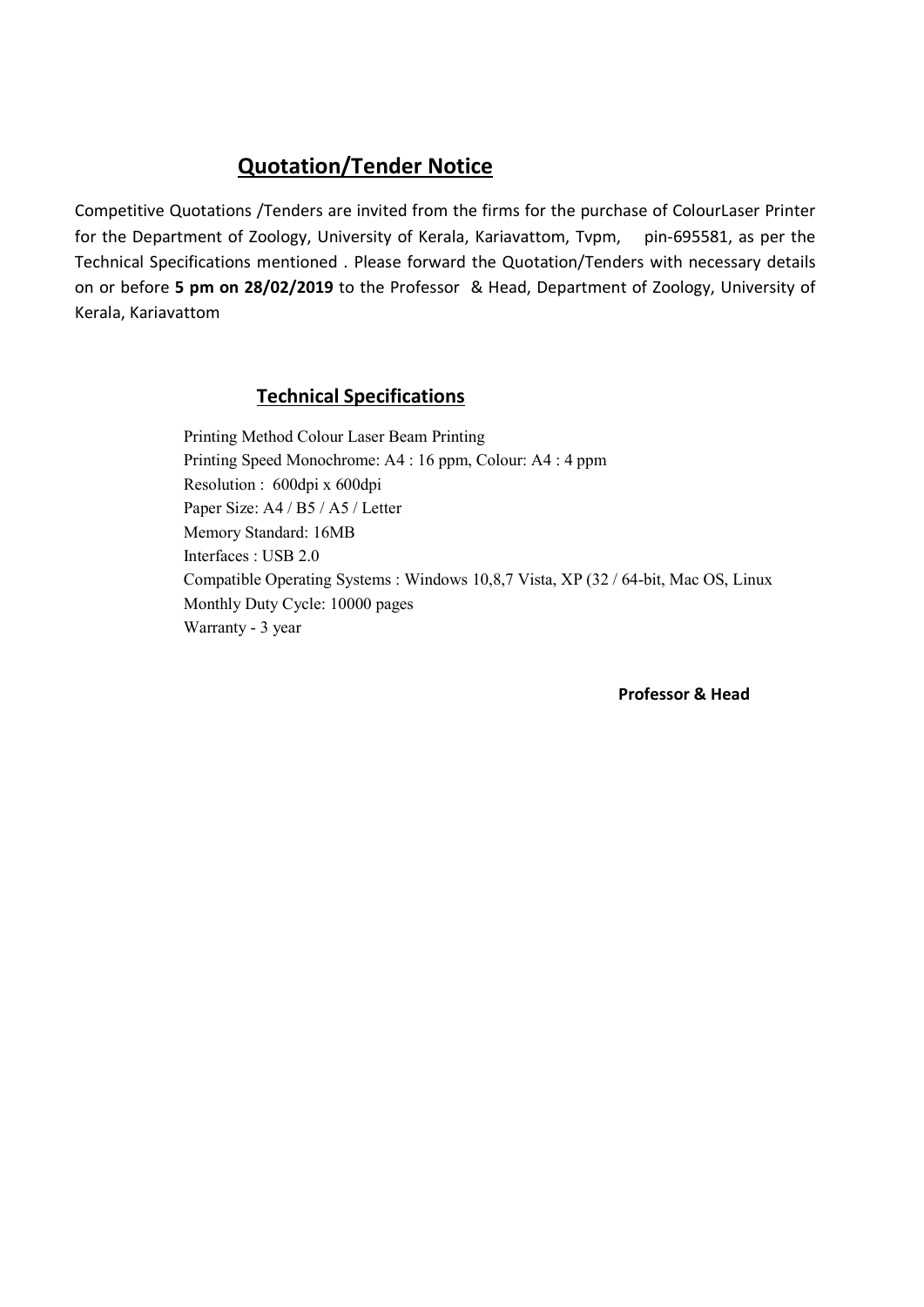Competitive Quotations /Tenders are invited from the firms for the purchase of Laptop with medium specifications for the Department of Zoology, University of Kerala, Kariavattom, Tvpm, pin-695581, as per the Technical Specifications mentioned . Please forward the Quotation/Tenders with necessary details on or before 5 pm on 28/02/2019 to the Professor & Head, Department of Zoology, University of Kerala, Kariavattom

### Technical Specifications

Processor: AMD Ryzen 3 2200U/Intel Core i38th gen, Clock Speed 2.2 GHz or higher, Minimum 4 Processing Threads, 3MB or higher Cache Memory, TDP Less than or equal to 15W Memory: 4 GB DDR4 RAM Hard Disk: 500GB, 7200rpm or Higher Display: Antiglare Full HD LED Backlit Display Display Size: 14" Wireless connectivity: Integrated wireless b/g/n, Integrated Bluetooth Speaker: Integrated Stereo Speaker Keyboard: Keyboard with Touch Pad Camera: Integrated HD Camera Audio: Integrated Expansion Port: 3 USB Ports (At least One USB 3.0/ USB Type C),10/100/1000 Ethernet Card, HDMI/DP, 1Head phone/microphone combo or Separate & other Standard features Power Supply : 230V, 50Hz AC Supply with rechargeable Battery Pack comprising of Li-Ion/Li-Polymer battery Mouse: Optical Scroll mouse Carry case: Backpack Weight: Less than or equal to 2 Kg Warranty: 5 year comprehensive onsite including charger. 3 Year Battery Warranty. Certification: ROHS Compliance for Product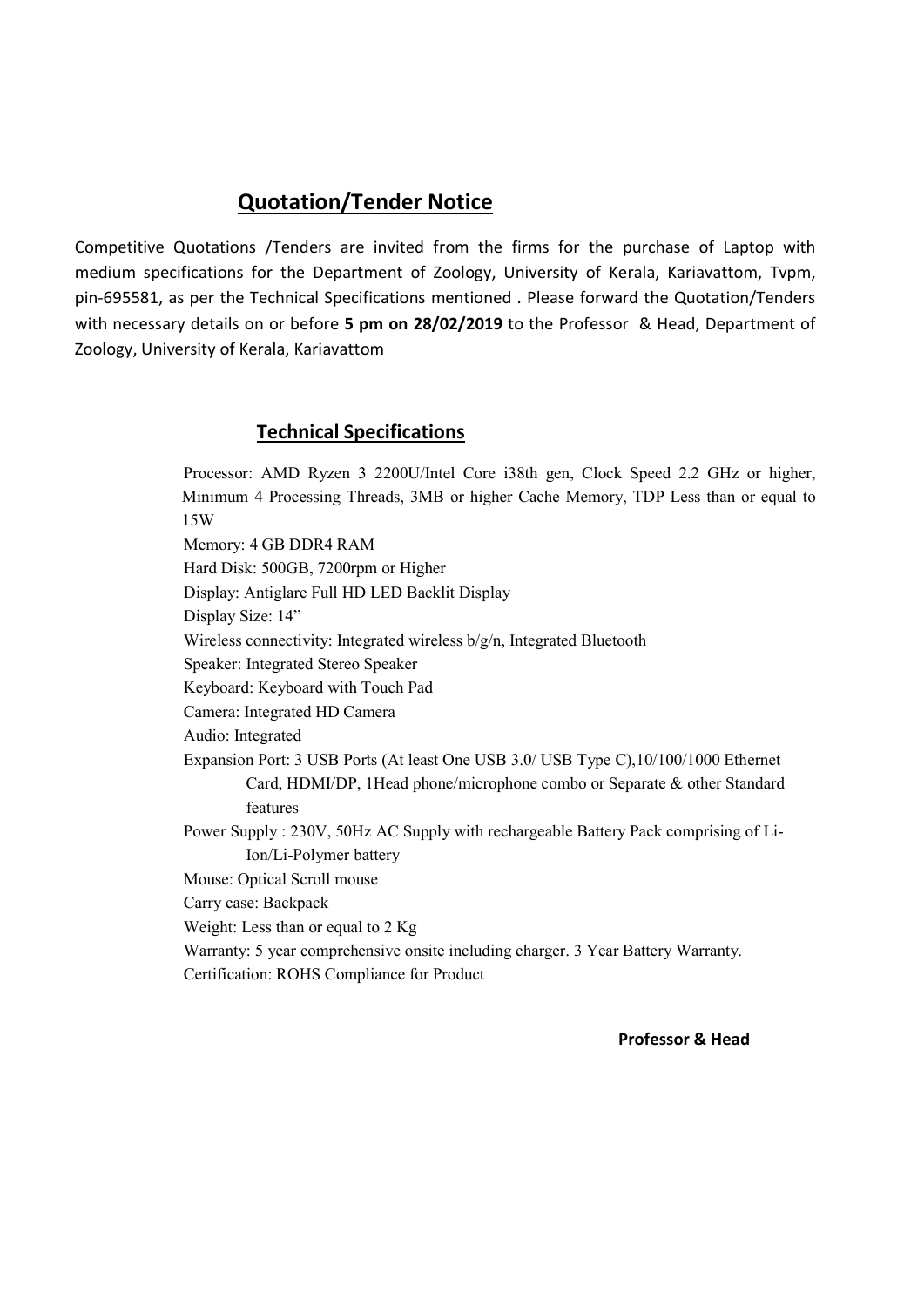Competitive Quotations /Tenders are invited from the firms for the purchase of Short through Projector (for smart Board Solution) for the Department of Zoology, University of Kerala, Kariavattom, Tvpm, pin-695581, as per the Technical Specifications mentioned . Please forward the Quotation/Tenders with necessary details on or before 5 pm on 28/02/2019 to the Professor & Head, Department of Zoology, University of Kerala, Kariavattom

### Technical Specifications

 3LCD Display System 2500 Lumen Output Lamp Life Minimum 10000 hours HDMI, VGA, USB Ports 10m VGA and HDMI Cable 10m power cable Wall mount Kit 2 year warranty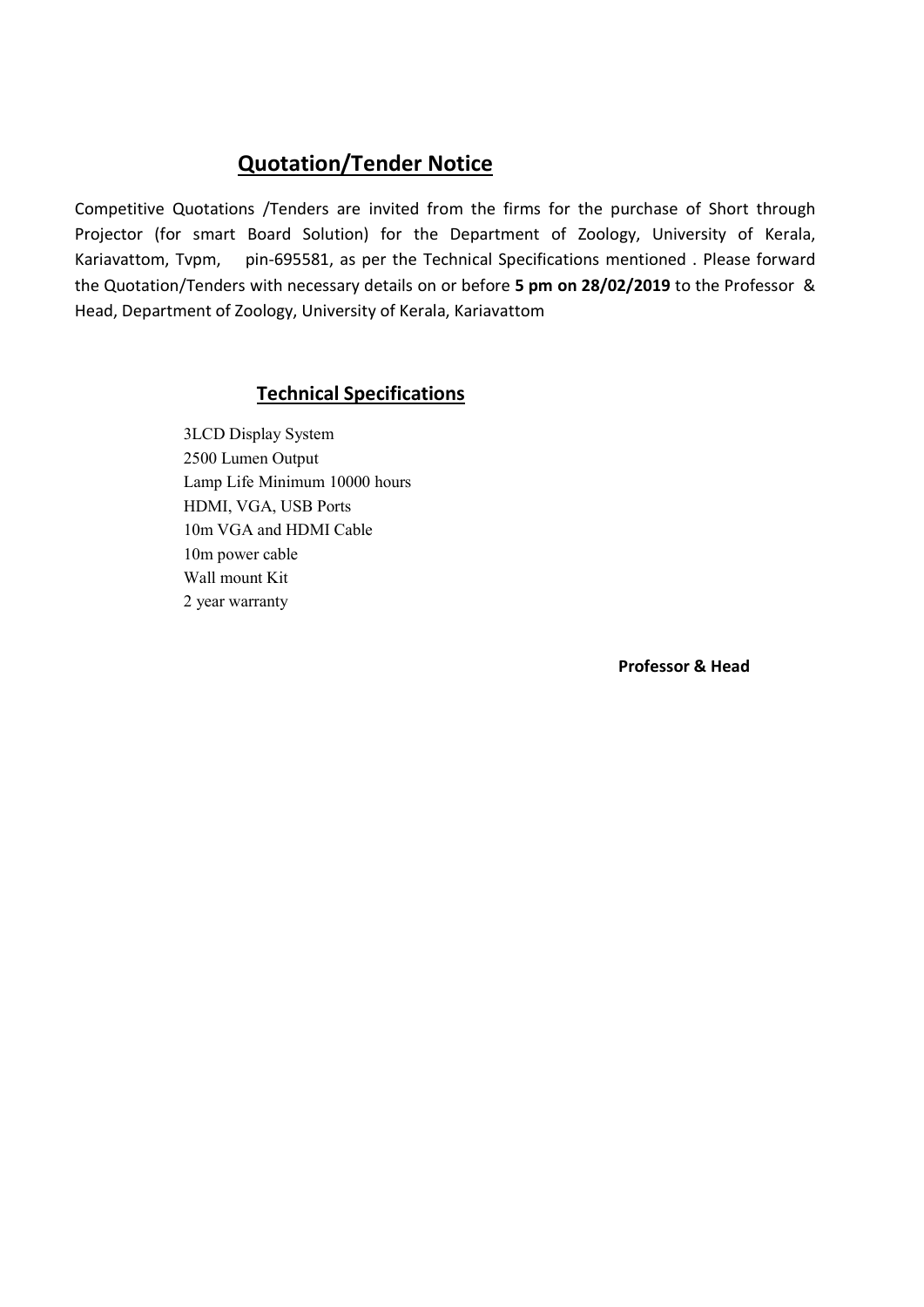Competitive Quotations /Tenders are invited from the firms for the purchase of smart Board Solution for the Department of Zoology, University of Kerala, Kariavattom, Tvpm, pin-695581, as per the Technical Specifications mentioned . Please forward the Quotation/Tenders with necessary details on or before 5 pm on 28/02/2019 to the Professor & Head, Department of Zoology, University of Kerala, Kariavattom

### Technical Specifications

- 1. Interactive whiteboard solution for Educational purposes, conference and Training.
	- 3-D Optical movement Detection Technology
	- 90" interactive area, 60-70 FPS Tracking Speed, Ambient light resistance with dual band tracking technology
	- 255 Numbers of Simultaneous Touch points

Automatic Calibration technology

Response time of 195 Min. per second

Surface independent and battery less super capacitive Stylus

Software suite for Interactive white board including:

Industry –leading tools for presentations, education and training

Warranty  $-1$  Year

2. Projection Whiteboard for EyeRIS unit with following Specifications

 Suitable for both interactive projection as well as writing with dry erase marker pen, CERAMIC, Finished interactive Surface with 5 x 7 size

- EPS Core flat and smooth writing surface
- No waviness, Weather and Termite Proof

Ceramic surface conforms to abrasion & wear test as per ASTM C 501

Warranty – 1 Year

3. Ahuja make Digital podium with inbuilt amplifier, speaker, mic and control. Warranty – 1 Year